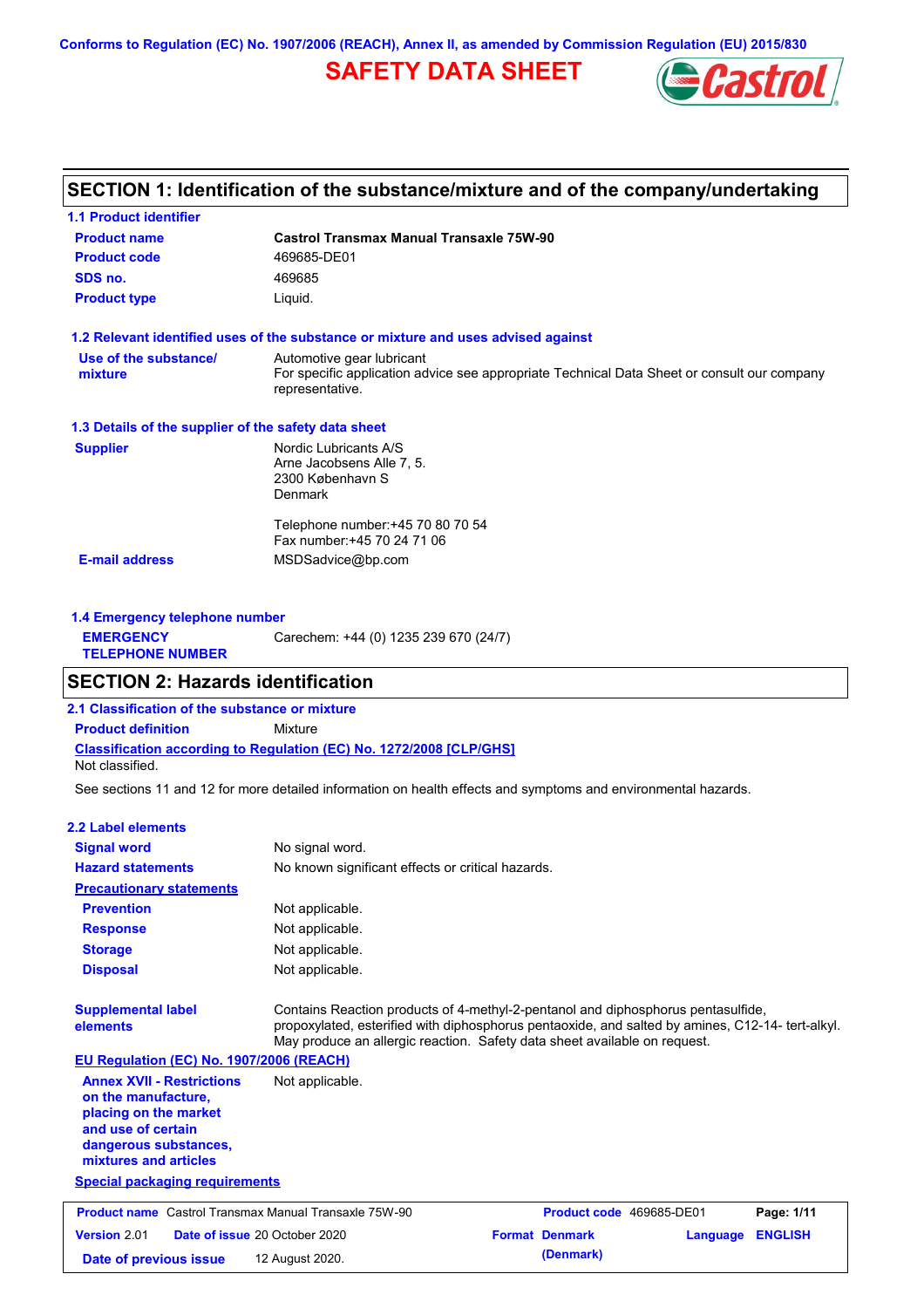### **SECTION 2: Hazards identification**

| <b>Containers to be fitted</b><br>with child-resistant<br>fastenings                                                     | Not applicable.                                                                                               |
|--------------------------------------------------------------------------------------------------------------------------|---------------------------------------------------------------------------------------------------------------|
| <b>Tactile warning of danger</b>                                                                                         | Not applicable.                                                                                               |
| 2.3 Other hazards                                                                                                        |                                                                                                               |
| <b>Results of PBT and vPvB</b><br>assessment                                                                             | Product does not meet the criteria for PBT or vPvB according to Regulation (EC) No. 1907/2006,<br>Annex XIII. |
| <b>Product meets the criteria</b><br>for PBT or vPvB according<br>to Regulation (EC) No.<br><b>1907/2006, Annex XIII</b> | This mixture does not contain any substances that are assessed to be a PBT or a vPvB.                         |
| Other hazards which do<br>not result in classification                                                                   | Defatting to the skin.                                                                                        |

### **SECTION 3: Composition/information on ingredients**

### **3.2 Mixtures**

Mixture **Product definition**

Synthetic base stock. Proprietary performance additives.

| <b>Product/ingredient</b><br>name                             | <b>Identifiers</b>                                                                     | %           | <b>Regulation (EC) No.</b><br>1272/2008 [CLP] | <b>Type</b> |
|---------------------------------------------------------------|----------------------------------------------------------------------------------------|-------------|-----------------------------------------------|-------------|
| 1-Decene, homopolymer,<br>hydrogenated                        | REACH #: 01-2119486452-34<br>$EC: 500-183-1$<br>CAS: 68037-01-4                        | $≥25 - ≤50$ | Asp. Tox. 1, H304                             | $[1]$       |
| Dec-1-ene, trimers, hydrogenated                              | REACH #: 01-2119493949-12<br>EC: 500-393-3<br>CAS: 157707-86-3                         | 225 - ≤50   | Asp. Tox. 1, H304                             | $[1]$       |
| Distillates (petroleum), solvent-<br>dewaxed heavy paraffinic | REACH #: 01-2119471299-27<br>$EC: 265-169-7$<br>CAS: 64742-65-0<br>Index: 649-474-00-6 | ≤10         | Asp. Tox. 1, H304                             | [1] [2]     |

**See Section 16 for the full text of the H statements declared above.**

**Type** 

[1] Substance classified with a health or environmental hazard

[2] Substance with a workplace exposure limit

[3] Substance meets the criteria for PBT according to Regulation (EC) No. 1907/2006, Annex XIII

[4] Substance meets the criteria for vPvB according to Regulation (EC) No. 1907/2006, Annex XIII

[5] Substance of equivalent concern

[6] Additional disclosure due to company policy

Occupational exposure limits, if available, are listed in Section 8.

### **SECTION 4: First aid measures**

#### **4.1 Description of first aid measures**

| Eye contact                       | In case of contact, immediately flush eyes with plenty of water for at least 15 minutes. Eyelids<br>should be held away from the eyeball to ensure thorough rinsing. Check for and remove any<br>contact lenses. Get medical attention. |
|-----------------------------------|-----------------------------------------------------------------------------------------------------------------------------------------------------------------------------------------------------------------------------------------|
| <b>Skin contact</b>               | Wash skin thoroughly with soap and water or use recognised skin cleanser. Remove<br>contaminated clothing and shoes. Wash clothing before reuse. Clean shoes thoroughly before<br>reuse. Get medical attention if irritation develops.  |
| <b>Inhalation</b>                 | If inhaled, remove to fresh air. Get medical attention if symptoms occur.                                                                                                                                                               |
| <b>Ingestion</b>                  | Do not induce vomiting unless directed to do so by medical personnel. Get medical attention if<br>symptoms occur.                                                                                                                       |
| <b>Protection of first-aiders</b> | No action shall be taken involving any personal risk or without suitable training.                                                                                                                                                      |

#### **4.2 Most important symptoms and effects, both acute and delayed**

See Section 11 for more detailed information on health effects and symptoms.

### **Potential acute health effects**

| <b>Inhalation</b>      | <u>. Utuntua abatu nuarin unuutu</u><br>Vapour inhalation under ambient conditions is not normally a problem due to low vapour<br>pressure. |                                 |                         |            |
|------------------------|---------------------------------------------------------------------------------------------------------------------------------------------|---------------------------------|-------------------------|------------|
|                        | <b>Product name</b> Castrol Transmax Manual Transaxle 75W-90                                                                                | <b>Product code</b> 469685-DE01 |                         | Page: 2/11 |
| Version 2.01           | <b>Date of issue 20 October 2020</b>                                                                                                        | <b>Format Denmark</b>           | <b>Language ENGLISH</b> |            |
| Date of previous issue | 12 August 2020.                                                                                                                             | (Denmark)                       |                         |            |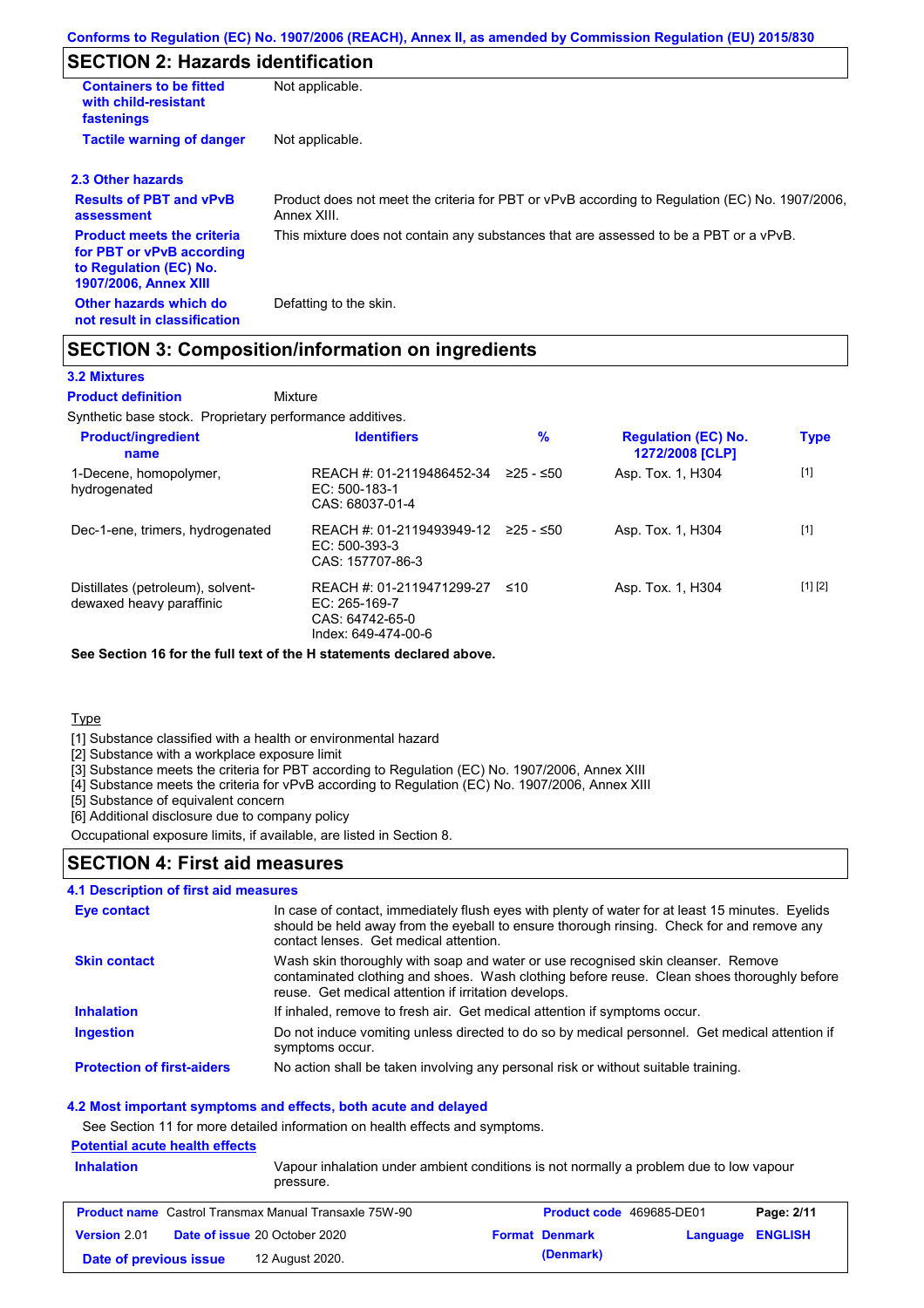### **Conforms to Regulation (EC) No. 1907/2006 (REACH), Annex II, as amended by Commission Regulation (EU) 2015/830**

# **SECTION 4: First aid measures**

| <b>Ingestion</b>    | No known significant effects or critical hazards.                                                                 |
|---------------------|-------------------------------------------------------------------------------------------------------------------|
| <b>Skin contact</b> | Defatting to the skin. May cause skin dryness and irritation.                                                     |
| <b>Eye contact</b>  | No known significant effects or critical hazards.                                                                 |
|                     | Delayed and immediate effects as well as chronic effects from short and long-term exposure                        |
| <b>Inhalation</b>   | Overexposure to the inhalation of airborne droplets or aerosols may cause irritation of the<br>respiratory tract. |
| <b>Ingestion</b>    | Ingestion of large quantities may cause nausea and diarrhoea.                                                     |
| <b>Skin contact</b> | Prolonged or repeated contact can defat the skin and lead to irritation and/or dermatitis.                        |
| <b>Eye contact</b>  | Potential risk of transient stinging or redness if accidental eye contact occurs.                                 |
|                     |                                                                                                                   |

# **4.3 Indication of any immediate medical attention and special treatment needed<br>Notes to physician** Treatment should in general be symptomatic and directed to relieving

| <b>Notes to physician</b>                                                                                                                                           | Treatment should in general be symptomatic and directed to relieving any effects.                                                                                                                                                                                                                                                                                 |  |  |  |
|---------------------------------------------------------------------------------------------------------------------------------------------------------------------|-------------------------------------------------------------------------------------------------------------------------------------------------------------------------------------------------------------------------------------------------------------------------------------------------------------------------------------------------------------------|--|--|--|
| <b>SECTION 5: Firefighting measures</b>                                                                                                                             |                                                                                                                                                                                                                                                                                                                                                                   |  |  |  |
| 5.1 Extinguishing media                                                                                                                                             |                                                                                                                                                                                                                                                                                                                                                                   |  |  |  |
| <b>Suitable extinguishing</b><br>media                                                                                                                              | In case of fire, use foam, dry chemical or carbon dioxide extinguisher or spray.                                                                                                                                                                                                                                                                                  |  |  |  |
| <b>Unsuitable extinguishing</b><br>media                                                                                                                            | Do not use water jet. The use of a water jet may cause the fire to spread by splashing the<br>burning product.                                                                                                                                                                                                                                                    |  |  |  |
| 5.2 Special hazards arising from the substance or mixture                                                                                                           |                                                                                                                                                                                                                                                                                                                                                                   |  |  |  |
| <b>Hazards from the</b><br>In a fire or if heated, a pressure increase will occur and the container may burst.<br>substance or mixture                              |                                                                                                                                                                                                                                                                                                                                                                   |  |  |  |
| <b>Hazardous combustion</b><br>Combustion products may include the following:<br>carbon oxides (CO, CO <sub>2</sub> ) (carbon monoxide, carbon dioxide)<br>products |                                                                                                                                                                                                                                                                                                                                                                   |  |  |  |
| 5.3 Advice for firefighters                                                                                                                                         |                                                                                                                                                                                                                                                                                                                                                                   |  |  |  |
| <b>Special precautions for</b><br>fire-fighters                                                                                                                     | No action shall be taken involving any personal risk or without suitable training. Promptly<br>isolate the scene by removing all persons from the vicinity of the incident if there is a fire.                                                                                                                                                                    |  |  |  |
| <b>Special protective</b><br>equipment for fire-fighters                                                                                                            | Fire-fighters should wear appropriate protective equipment and self-contained breathing<br>apparatus (SCBA) with a full face-piece operated in positive pressure mode. Clothing for fire-<br>fighters (including helmets, protective boots and gloves) conforming to European standard EN<br>469 will provide a basic level of protection for chemical incidents. |  |  |  |

## **SECTION 6: Accidental release measures**

|                                                          | 6.1 Personal precautions, protective equipment and emergency procedures                                                                                                                                                                                                                                                                                                                        |  |  |  |
|----------------------------------------------------------|------------------------------------------------------------------------------------------------------------------------------------------------------------------------------------------------------------------------------------------------------------------------------------------------------------------------------------------------------------------------------------------------|--|--|--|
| For non-emergency<br>personnel                           | No action shall be taken involving any personal risk or without suitable training. Evacuate<br>surrounding areas. Keep unnecessary and unprotected personnel from entering. Do not touch<br>or walk through spilt material. Floors may be slippery; use care to avoid falling. Put on<br>appropriate personal protective equipment.                                                            |  |  |  |
| For emergency responders                                 | If specialised clothing is required to deal with the spillage, take note of any information in<br>Section 8 on suitable and unsuitable materials. See also the information in "For non-<br>emergency personnel".                                                                                                                                                                               |  |  |  |
| <b>6.2 Environmental</b><br><b>precautions</b>           | Avoid dispersal of spilt material and runoff and contact with soil, waterways, drains and sewers.<br>Inform the relevant authorities if the product has caused environmental pollution (sewers,<br>waterways, soil or air).                                                                                                                                                                    |  |  |  |
| 6.3 Methods and material for containment and cleaning up |                                                                                                                                                                                                                                                                                                                                                                                                |  |  |  |
| <b>Small spill</b>                                       | Stop leak if without risk. Move containers from spill area. Absorb with an inert material and<br>place in an appropriate waste disposal container. Dispose of via a licensed waste disposal<br>contractor.                                                                                                                                                                                     |  |  |  |
| <b>Large spill</b>                                       | Stop leak if without risk. Move containers from spill area. Prevent entry into sewers, water<br>courses, basements or confined areas. Contain and collect spillage with non-combustible,<br>absorbent material e.g. sand, earth, vermiculite or diatomaceous earth and place in container<br>for disposal according to local regulations. Dispose of via a licensed waste disposal contractor. |  |  |  |

| <b>Product name</b> Castrol Transmax Manual Transaxle 75W-90 |  | <b>Product code</b> 469685-DE01      |  | Page: 3/11            |                         |  |
|--------------------------------------------------------------|--|--------------------------------------|--|-----------------------|-------------------------|--|
| Version 2.01                                                 |  | <b>Date of issue 20 October 2020</b> |  | <b>Format Denmark</b> | <b>Language ENGLISH</b> |  |
| Date of previous issue                                       |  | 12 August 2020.                      |  | (Denmark)             |                         |  |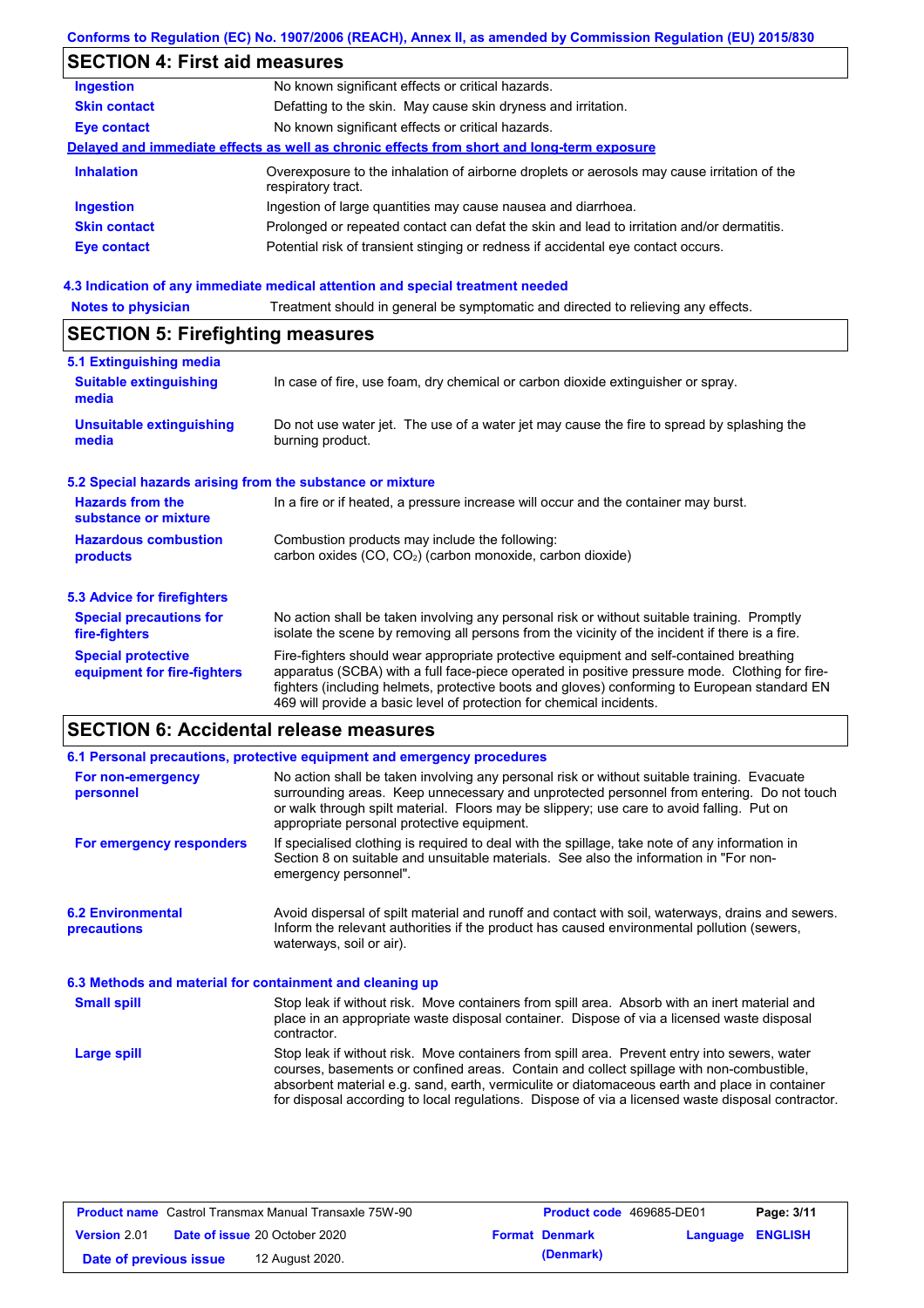# **SECTION 6: Accidental release measures**

| 6.4 Reference to other | See Section 1 for emergency contact information.                            |
|------------------------|-----------------------------------------------------------------------------|
| sections               | See Section 5 for firefighting measures.                                    |
|                        | See Section 8 for information on appropriate personal protective equipment. |
|                        | See Section 12 for environmental precautions.                               |
|                        | See Section 13 for additional waste treatment information.                  |
|                        |                                                                             |

## **SECTION 7: Handling and storage**

| 020 HON 7. Handiniy and storage                                               |                                  |                                                                                                                                                                                                                                                                                                                                                                                                                                                                                                                                                                                                                                                                                                                                                                                                                                                                                                                                                                                                                            |
|-------------------------------------------------------------------------------|----------------------------------|----------------------------------------------------------------------------------------------------------------------------------------------------------------------------------------------------------------------------------------------------------------------------------------------------------------------------------------------------------------------------------------------------------------------------------------------------------------------------------------------------------------------------------------------------------------------------------------------------------------------------------------------------------------------------------------------------------------------------------------------------------------------------------------------------------------------------------------------------------------------------------------------------------------------------------------------------------------------------------------------------------------------------|
| 7.1 Precautions for safe handling                                             |                                  |                                                                                                                                                                                                                                                                                                                                                                                                                                                                                                                                                                                                                                                                                                                                                                                                                                                                                                                                                                                                                            |
| <b>Protective measures</b>                                                    |                                  | Put on appropriate personal protective equipment.                                                                                                                                                                                                                                                                                                                                                                                                                                                                                                                                                                                                                                                                                                                                                                                                                                                                                                                                                                          |
| <b>Advice on general</b><br>occupational hygiene                              | information on hygiene measures. | Eating, drinking and smoking should be prohibited in areas where this material is handled,<br>stored and processed. Wash thoroughly after handling. Remove contaminated clothing and<br>protective equipment before entering eating areas. See also Section 8 for additional                                                                                                                                                                                                                                                                                                                                                                                                                                                                                                                                                                                                                                                                                                                                               |
| <b>7.2 Conditions for safe</b><br>storage, including any<br>incompatibilities |                                  | Store in accordance with local regulations. Store in a dry, cool and well-ventilated area, away<br>from incompatible materials (see Section 10). Keep away from heat and direct sunlight. Keep<br>container tightly closed and sealed until ready for use. Containers that have been opened must<br>be carefully resealed and kept upright to prevent leakage. Store and use only in equipment/<br>containers designed for use with this product. Do not store in unlabelled containers.                                                                                                                                                                                                                                                                                                                                                                                                                                                                                                                                   |
| <b>Not suitable</b>                                                           |                                  | Prolonged exposure to elevated temperature.                                                                                                                                                                                                                                                                                                                                                                                                                                                                                                                                                                                                                                                                                                                                                                                                                                                                                                                                                                                |
|                                                                               |                                  |                                                                                                                                                                                                                                                                                                                                                                                                                                                                                                                                                                                                                                                                                                                                                                                                                                                                                                                                                                                                                            |
| 7.3 Specific end use(s)<br><b>Recommendations</b>                             |                                  | See section 1.2 and Exposure scenarios in annex, if applicable.                                                                                                                                                                                                                                                                                                                                                                                                                                                                                                                                                                                                                                                                                                                                                                                                                                                                                                                                                            |
|                                                                               |                                  |                                                                                                                                                                                                                                                                                                                                                                                                                                                                                                                                                                                                                                                                                                                                                                                                                                                                                                                                                                                                                            |
| <b>SECTION 8: Exposure controls/personal protection</b>                       |                                  |                                                                                                                                                                                                                                                                                                                                                                                                                                                                                                                                                                                                                                                                                                                                                                                                                                                                                                                                                                                                                            |
| <b>8.1 Control parameters</b>                                                 |                                  |                                                                                                                                                                                                                                                                                                                                                                                                                                                                                                                                                                                                                                                                                                                                                                                                                                                                                                                                                                                                                            |
| <b>Occupational exposure limits</b>                                           |                                  |                                                                                                                                                                                                                                                                                                                                                                                                                                                                                                                                                                                                                                                                                                                                                                                                                                                                                                                                                                                                                            |
| <b>Product/ingredient name</b>                                                |                                  | <b>Exposure limit values</b>                                                                                                                                                                                                                                                                                                                                                                                                                                                                                                                                                                                                                                                                                                                                                                                                                                                                                                                                                                                               |
| Distillates (petroleum), solvent-dewaxed heavy<br>paraffinic                  |                                  | <b>Working Environment Authority (Denmark).</b>                                                                                                                                                                                                                                                                                                                                                                                                                                                                                                                                                                                                                                                                                                                                                                                                                                                                                                                                                                            |
|                                                                               |                                  | TWA: 1 mg/m <sup>3</sup> 8 hours. Issued/Revised: 12/1996 Form: mist and<br>particles                                                                                                                                                                                                                                                                                                                                                                                                                                                                                                                                                                                                                                                                                                                                                                                                                                                                                                                                      |
| guidance only.                                                                |                                  | Whilst specific OELs for certain components may be shown in this section, other components may be present in any mist,<br>vapour or dust produced. Therefore, the specific OELs may not be applicable to the product as a whole and are provided for                                                                                                                                                                                                                                                                                                                                                                                                                                                                                                                                                                                                                                                                                                                                                                       |
| <b>Recommended monitoring</b><br>procedures                                   |                                  | If this product contains ingredients with exposure limits, personal, workplace atmosphere or<br>biological monitoring may be required to determine the effectiveness of the ventilation or other<br>control measures and/or the necessity to use respiratory protective equipment. Reference<br>should be made to monitoring standards, such as the following: European Standard EN 689<br>(Workplace atmospheres - Guidance for the assessment of exposure by inhalation to chemical<br>agents for comparison with limit values and measurement strategy) European Standard EN<br>14042 (Workplace atmospheres - Guide for the application and use of procedures for the<br>assessment of exposure to chemical and biological agents) European Standard EN 482<br>(Workplace atmospheres - General requirements for the performance of procedures for the<br>measurement of chemical agents) Reference to national guidance documents for methods for<br>the determination of hazardous substances will also be required. |
| <b>Derived No Effect Level</b>                                                |                                  |                                                                                                                                                                                                                                                                                                                                                                                                                                                                                                                                                                                                                                                                                                                                                                                                                                                                                                                                                                                                                            |

No DNELs/DMELs available.

#### **Predicted No Effect Concentration**

No PNECs available

| <b>8.2 Exposure controls</b>                                 |                                                                                                                                                                                                                                                                                                                                                                                                                                                                                                                                                                                                                                                                                                                                                                                                                                                                                                                                                                                                         |                       |                                 |                |
|--------------------------------------------------------------|---------------------------------------------------------------------------------------------------------------------------------------------------------------------------------------------------------------------------------------------------------------------------------------------------------------------------------------------------------------------------------------------------------------------------------------------------------------------------------------------------------------------------------------------------------------------------------------------------------------------------------------------------------------------------------------------------------------------------------------------------------------------------------------------------------------------------------------------------------------------------------------------------------------------------------------------------------------------------------------------------------|-----------------------|---------------------------------|----------------|
| <b>Appropriate engineering</b><br>controls                   | Provide exhaust ventilation or other engineering controls to keep the relevant airborne<br>concentrations below their respective occupational exposure limits.<br>All activities involving chemicals should be assessed for their risks to health, to ensure<br>exposures are adequately controlled. Personal protective equipment should only be considered<br>after other forms of control measures (e.g. engineering controls) have been suitably evaluated.<br>Personal protective equipment should conform to appropriate standards, be suitable for use, be<br>kept in good condition and properly maintained.<br>Your supplier of personal protective equipment should be consulted for advice on selection and<br>appropriate standards. For further information contact your national organisation for standards.<br>The final choice of protective equipment will depend upon a risk assessment. It is important to<br>ensure that all items of personal protective equipment are compatible. |                       |                                 |                |
| Individual protection measures                               |                                                                                                                                                                                                                                                                                                                                                                                                                                                                                                                                                                                                                                                                                                                                                                                                                                                                                                                                                                                                         |                       |                                 |                |
| <b>Product name</b> Castrol Transmax Manual Transaxle 75W-90 |                                                                                                                                                                                                                                                                                                                                                                                                                                                                                                                                                                                                                                                                                                                                                                                                                                                                                                                                                                                                         |                       | <b>Product code</b> 469685-DE01 | Page: 4/11     |
| <b>Version 2.01</b><br><b>Date of issue 20 October 2020</b>  |                                                                                                                                                                                                                                                                                                                                                                                                                                                                                                                                                                                                                                                                                                                                                                                                                                                                                                                                                                                                         | <b>Format Denmark</b> | Language                        | <b>ENGLISH</b> |

**Date of previous issue 12 August 2020. (Denmark) (Denmark)**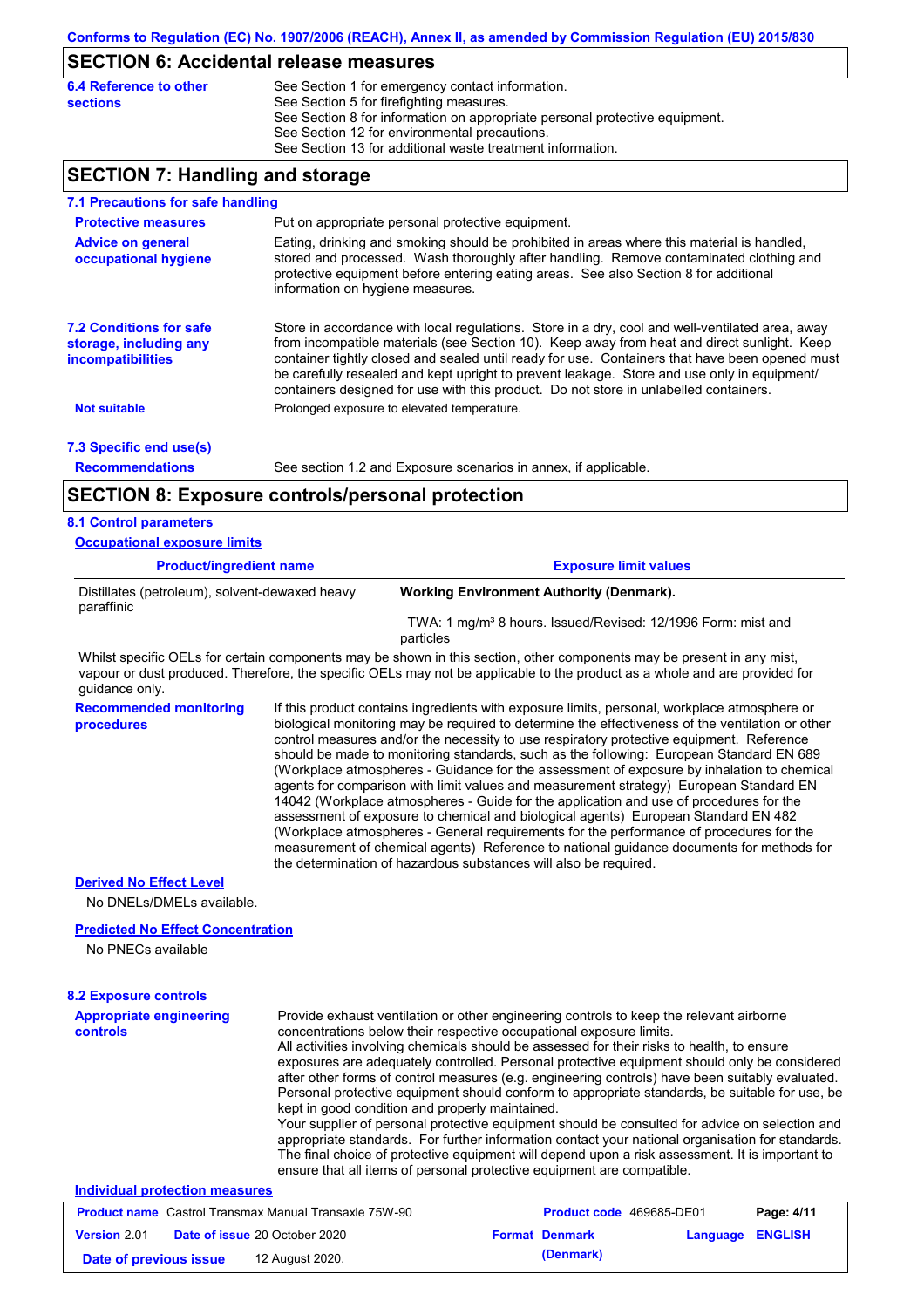## **SECTION 8: Exposure controls/personal protection**

| <b>Hygiene measures</b>                              | Wash hands, forearms and face thoroughly after handling chemical products, before eating,<br>smoking and using the lavatory and at the end of the working period. Ensure that eyewash<br>stations and safety showers are close to the workstation location.                                                                                                                                                                                                                                                                                                                                                                                       |
|------------------------------------------------------|---------------------------------------------------------------------------------------------------------------------------------------------------------------------------------------------------------------------------------------------------------------------------------------------------------------------------------------------------------------------------------------------------------------------------------------------------------------------------------------------------------------------------------------------------------------------------------------------------------------------------------------------------|
| <b>Respiratory protection</b>                        | In case of insufficient ventilation, wear suitable respiratory equipment.<br>The correct choice of respiratory protection depends upon the chemicals being handled, the<br>conditions of work and use, and the condition of the respiratory equipment. Safety procedures<br>should be developed for each intended application. Respiratory protection equipment should<br>therefore be chosen in consultation with the supplier/manufacturer and with a full assessment<br>of the working conditions.                                                                                                                                             |
| <b>Eye/face protection</b><br><b>Skin protection</b> | Safety glasses with side shields.                                                                                                                                                                                                                                                                                                                                                                                                                                                                                                                                                                                                                 |
| <b>Hand protection</b>                               | <b>General Information:</b>                                                                                                                                                                                                                                                                                                                                                                                                                                                                                                                                                                                                                       |
|                                                      | Because specific work environments and material handling practices vary, safety procedures<br>should be developed for each intended application. The correct choice of protective gloves<br>depends upon the chemicals being handled, and the conditions of work and use. Most gloves<br>provide protection for only a limited time before they must be discarded and replaced (even the<br>best chemically resistant gloves will break down after repeated chemical exposures).                                                                                                                                                                  |
|                                                      | Gloves should be chosen in consultation with the supplier / manufacturer and taking account of<br>a full assessment of the working conditions.                                                                                                                                                                                                                                                                                                                                                                                                                                                                                                    |
|                                                      | Recommended: Nitrile gloves.<br><b>Breakthrough time:</b>                                                                                                                                                                                                                                                                                                                                                                                                                                                                                                                                                                                         |
|                                                      | Breakthrough time data are generated by glove manufacturers under laboratory test conditions<br>and represent how long a glove can be expected to provide effective permeation resistance. It<br>is important when following breakthrough time recommendations that actual workplace<br>conditions are taken into account. Always consult with your glove supplier for up-to-date<br>technical information on breakthrough times for the recommended glove type.<br>Our recommendations on the selection of gloves are as follows:                                                                                                                |
|                                                      | Continuous contact:                                                                                                                                                                                                                                                                                                                                                                                                                                                                                                                                                                                                                               |
|                                                      | Gloves with a minimum breakthrough time of 240 minutes, or >480 minutes if suitable gloves<br>can be obtained.<br>If suitable gloves are not available to offer that level of protection, gloves with shorter<br>breakthrough times may be acceptable as long as appropriate glove maintenance and<br>replacement regimes are determined and adhered to.                                                                                                                                                                                                                                                                                          |
|                                                      | Short-term / splash protection:                                                                                                                                                                                                                                                                                                                                                                                                                                                                                                                                                                                                                   |
|                                                      | Recommended breakthrough times as above.<br>It is recognised that for short-term, transient exposures, gloves with shorter breakthrough times<br>may commonly be used. Therefore, appropriate maintenance and replacement regimes must<br>be determined and rigorously followed.                                                                                                                                                                                                                                                                                                                                                                  |
|                                                      | <b>Glove Thickness:</b>                                                                                                                                                                                                                                                                                                                                                                                                                                                                                                                                                                                                                           |
|                                                      | For general applications, we recommend gloves with a thickness typically greater than 0.35 mm.                                                                                                                                                                                                                                                                                                                                                                                                                                                                                                                                                    |
|                                                      | It should be emphasised that glove thickness is not necessarily a good predictor of glove<br>resistance to a specific chemical, as the permeation efficiency of the glove will be dependent<br>on the exact composition of the glove material. Therefore, glove selection should also be based<br>on consideration of the task requirements and knowledge of breakthrough times.<br>Glove thickness may also vary depending on the glove manufacturer, the glove type and the<br>glove model. Therefore, the manufacturers' technical data should always be taken into account<br>to ensure selection of the most appropriate glove for the task. |
|                                                      | Note: Depending on the activity being conducted, gloves of varying thickness may be required<br>for specific tasks. For example:                                                                                                                                                                                                                                                                                                                                                                                                                                                                                                                  |
|                                                      | • Thinner gloves (down to 0.1 mm or less) may be required where a high degree of manual<br>dexterity is needed. However, these gloves are only likely to give short duration protection and<br>would normally be just for single use applications, then disposed of.                                                                                                                                                                                                                                                                                                                                                                              |
|                                                      | • Thicker gloves (up to 3 mm or more) may be required where there is a mechanical (as well<br>as a chemical) risk i.e. where there is abrasion or puncture potential.                                                                                                                                                                                                                                                                                                                                                                                                                                                                             |

| <b>Product name</b> Castrol Transmax Manual Transaxle 75W-90 |  | <b>Product code</b> 469685-DE01      |  | Page: 5/11            |                         |  |
|--------------------------------------------------------------|--|--------------------------------------|--|-----------------------|-------------------------|--|
| <b>Version 2.01</b>                                          |  | <b>Date of issue 20 October 2020</b> |  | <b>Format Denmark</b> | <b>Language ENGLISH</b> |  |
| Date of previous issue                                       |  | 12 August 2020.                      |  | (Denmark)             |                         |  |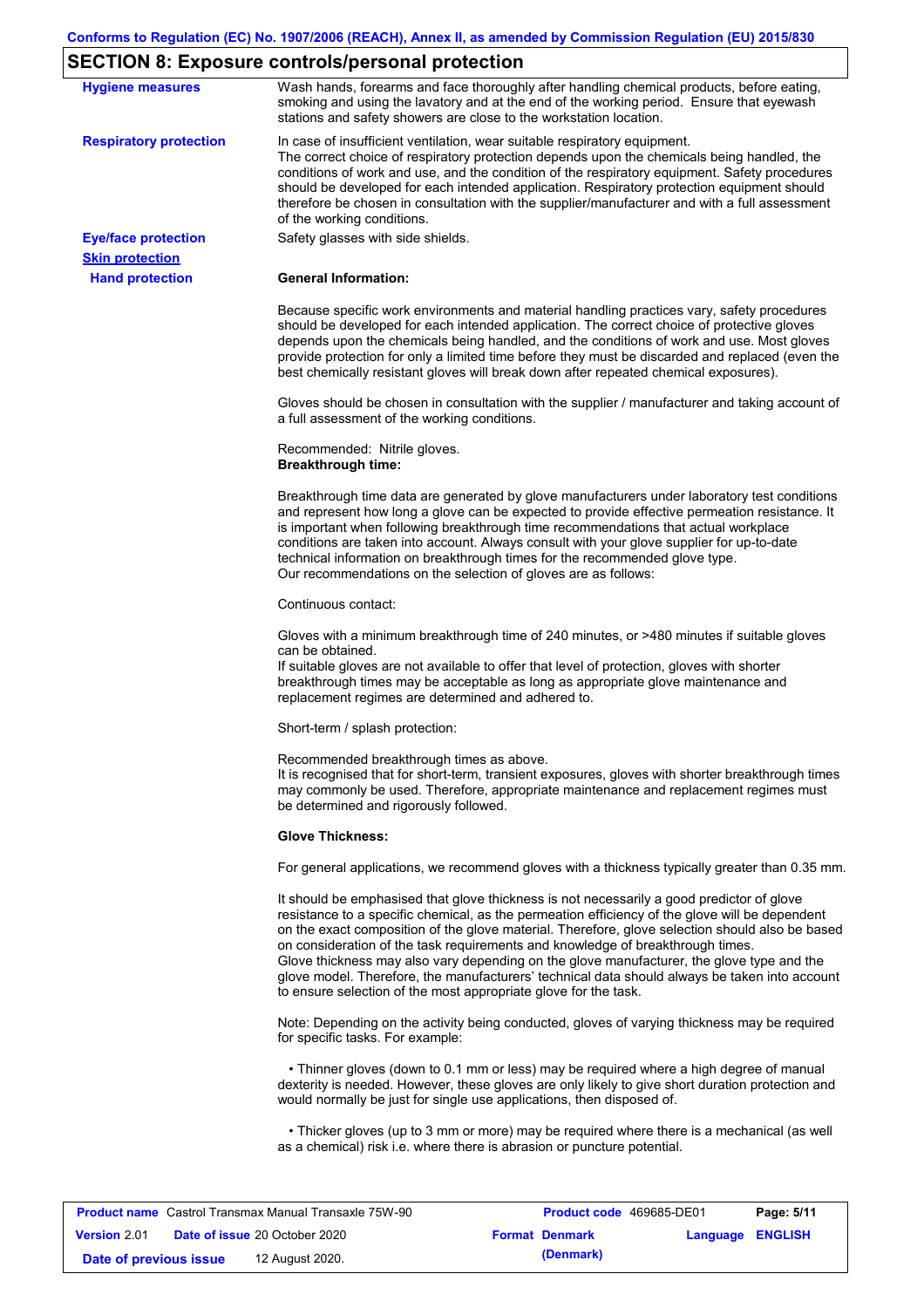## **SECTION 8: Exposure controls/personal protection**

| <b>Skin and body</b>                             | Use of protective clothing is good industrial practice.                                                                                                                                                                                                                                                                                                                                                                                                                                                                                                                                                                    |
|--------------------------------------------------|----------------------------------------------------------------------------------------------------------------------------------------------------------------------------------------------------------------------------------------------------------------------------------------------------------------------------------------------------------------------------------------------------------------------------------------------------------------------------------------------------------------------------------------------------------------------------------------------------------------------------|
|                                                  | Personal protective equipment for the body should be selected based on the task being<br>performed and the risks involved and should be approved by a specialist before handling this<br>product.<br>Cotton or polyester/cotton overalls will only provide protection against light superficial<br>contamination that will not soak through to the skin. Overalls should be laundered on a regular<br>basis. When the risk of skin exposure is high (e.g. when cleaning up spillages or if there is a<br>risk of splashing) then chemical resistant aprons and/or impervious chemical suits and boots<br>will be required. |
| <b>Refer to standards:</b>                       | Respiratory protection: EN 529<br>Gloves: EN 420, EN 374<br>Eye protection: EN 166<br>Filtering half-mask: EN 149<br>Filtering half-mask with valve: EN 405<br>Half-mask: EN 140 plus filter<br>Full-face mask: EN 136 plus filter<br>Particulate filters: EN 143<br>Gas/combined filters: EN 14387                                                                                                                                                                                                                                                                                                                        |
| <b>Environmental exposure</b><br><b>controls</b> | Emissions from ventilation or work process equipment should be checked to ensure they<br>comply with the requirements of environmental protection legislation. In some cases, fume<br>scrubbers, filters or engineering modifications to the process equipment will be necessary to<br>reduce emissions to acceptable levels.                                                                                                                                                                                                                                                                                              |

### **SECTION 9: Physical and chemical properties**

### **9.1 Information on basic physical and chemical properties**

#### **9.2 Other information**

No additional information.

|                        | <b>Product name</b> Castrol Transmax Manual Transaxle 75W-90 | <b>Product code</b> 469685-DE01 |                         | Page: 6/11 |
|------------------------|--------------------------------------------------------------|---------------------------------|-------------------------|------------|
| <b>Version 2.01</b>    | <b>Date of issue 20 October 2020</b>                         | <b>Format Denmark</b>           | <b>Language ENGLISH</b> |            |
| Date of previous issue | 12 August 2020.                                              | (Denmark)                       |                         |            |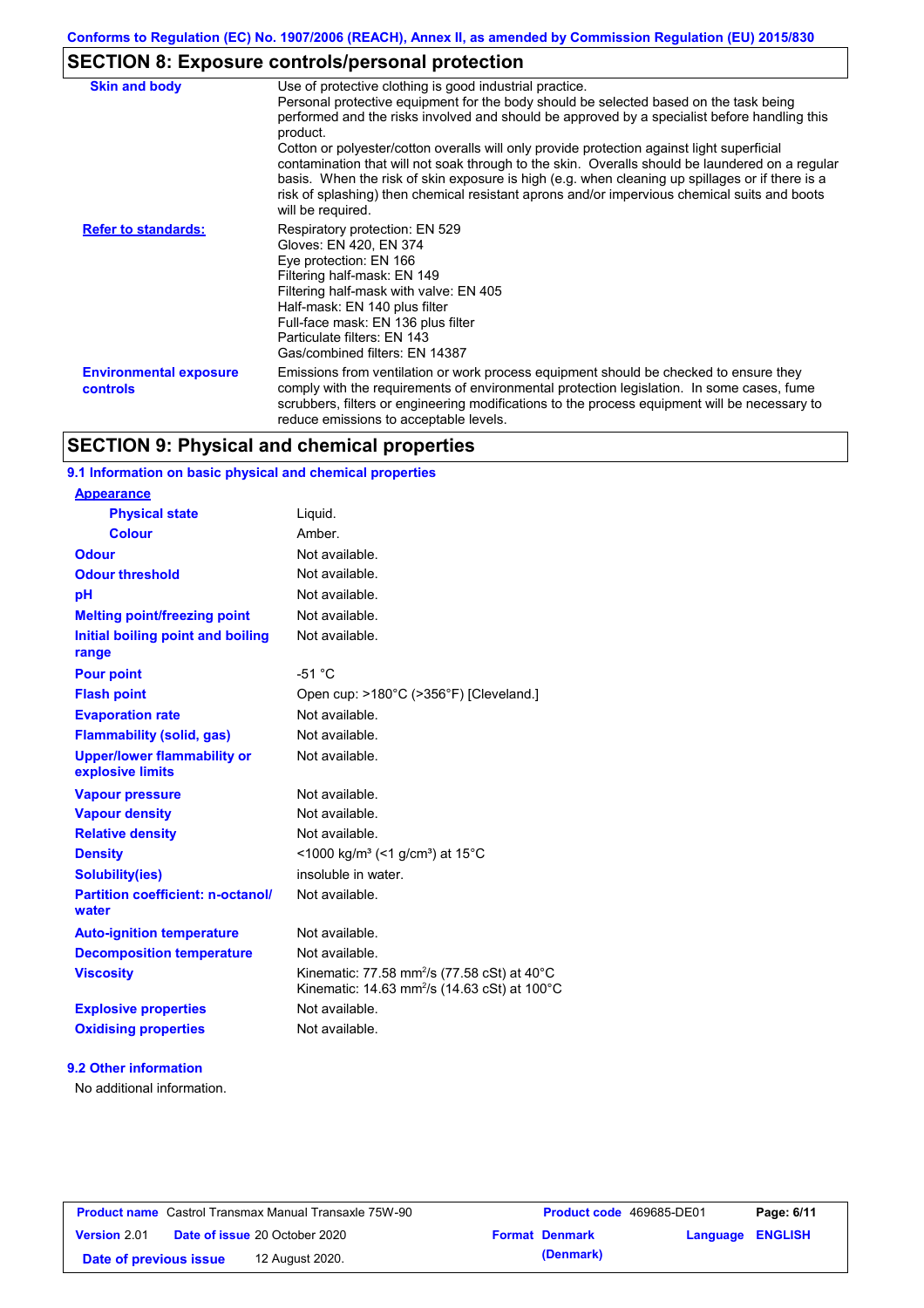| <b>SECTION 10: Stability and reactivity</b>       |                                                                                                                                                                         |  |  |  |
|---------------------------------------------------|-------------------------------------------------------------------------------------------------------------------------------------------------------------------------|--|--|--|
| <b>10.1 Reactivity</b>                            | No specific test data available for this product. Refer to Conditions to avoid and Incompatible<br>materials for additional information.                                |  |  |  |
| <b>10.2 Chemical stability</b>                    | The product is stable.                                                                                                                                                  |  |  |  |
| <b>10.3 Possibility of</b><br>hazardous reactions | Under normal conditions of storage and use, hazardous reactions will not occur.<br>Under normal conditions of storage and use, hazardous polymerisation will not occur. |  |  |  |
| <b>10.4 Conditions to avoid</b>                   | Avoid all possible sources of ignition (spark or flame).                                                                                                                |  |  |  |
| <b>10.5 Incompatible materials</b>                | Reactive or incompatible with the following materials: oxidising materials.                                                                                             |  |  |  |
| <b>10.6 Hazardous</b><br>decomposition products   | Under normal conditions of storage and use, hazardous decomposition products should not be<br>produced.                                                                 |  |  |  |

### **SECTION 11: Toxicological information**

| 11.1 Information on toxicological effects          |                                                                                                                             |
|----------------------------------------------------|-----------------------------------------------------------------------------------------------------------------------------|
| <b>Acute toxicity estimates</b>                    |                                                                                                                             |
| Not available.                                     |                                                                                                                             |
| <b>Information on likely</b><br>routes of exposure | Routes of entry anticipated: Dermal, Inhalation.                                                                            |
| <b>Potential acute health effects</b>              |                                                                                                                             |
| <b>Inhalation</b>                                  | Vapour inhalation under ambient conditions is not normally a problem due to low vapour<br>pressure.                         |
| <b>Ingestion</b>                                   | No known significant effects or critical hazards.                                                                           |
| <b>Skin contact</b>                                | Defatting to the skin. May cause skin dryness and irritation.                                                               |
| <b>Eye contact</b>                                 | No known significant effects or critical hazards.                                                                           |
|                                                    | Symptoms related to the physical, chemical and toxicological characteristics                                                |
| <b>Inhalation</b>                                  | May be harmful by inhalation if exposure to vapour, mists or fumes resulting from thermal<br>decomposition products occurs. |
| <b>Ingestion</b>                                   | No specific data.                                                                                                           |
| <b>Skin contact</b>                                | Adverse symptoms may include the following:<br>irritation<br>dryness<br>cracking                                            |
| <b>Eye contact</b>                                 | No specific data.                                                                                                           |
|                                                    | Delayed and immediate effects as well as chronic effects from short and long-term exposure                                  |
| <b>Inhalation</b>                                  | Overexposure to the inhalation of airborne droplets or aerosols may cause irritation of the<br>respiratory tract.           |
| <b>Ingestion</b>                                   | Ingestion of large quantities may cause nausea and diarrhoea.                                                               |
| <b>Skin contact</b>                                | Prolonged or repeated contact can defat the skin and lead to irritation and/or dermatitis.                                  |
| <b>Eye contact</b>                                 | Potential risk of transient stinging or redness if accidental eye contact occurs.                                           |
| <b>Potential chronic health effects</b>            |                                                                                                                             |
| <b>General</b>                                     | No known significant effects or critical hazards.                                                                           |
| <b>Carcinogenicity</b>                             | No known significant effects or critical hazards.                                                                           |
| <b>Mutagenicity</b>                                | No known significant effects or critical hazards.                                                                           |
| <b>Developmental effects</b>                       | No known significant effects or critical hazards.                                                                           |
| <b>Fertility effects</b>                           | No known significant effects or critical hazards.                                                                           |

## **SECTION 12: Ecological information**

#### **12.1 Toxicity**

**Environmental hazards** Not classified as dangerous

#### **12.2 Persistence and degradability**

Partially biodegradable.

#### **12.3 Bioaccumulative potential**

This product is not expected to bioaccumulate through food chains in the environment.

|                        | <b>Product name</b> Castrol Transmax Manual Transaxle 75W-90 | Product code 469685-DE01 |                         | Page: 7/11 |
|------------------------|--------------------------------------------------------------|--------------------------|-------------------------|------------|
| <b>Version 2.01</b>    | <b>Date of issue 20 October 2020</b>                         | <b>Format Denmark</b>    | <b>Language ENGLISH</b> |            |
| Date of previous issue | 12 August 2020.                                              | (Denmark)                |                         |            |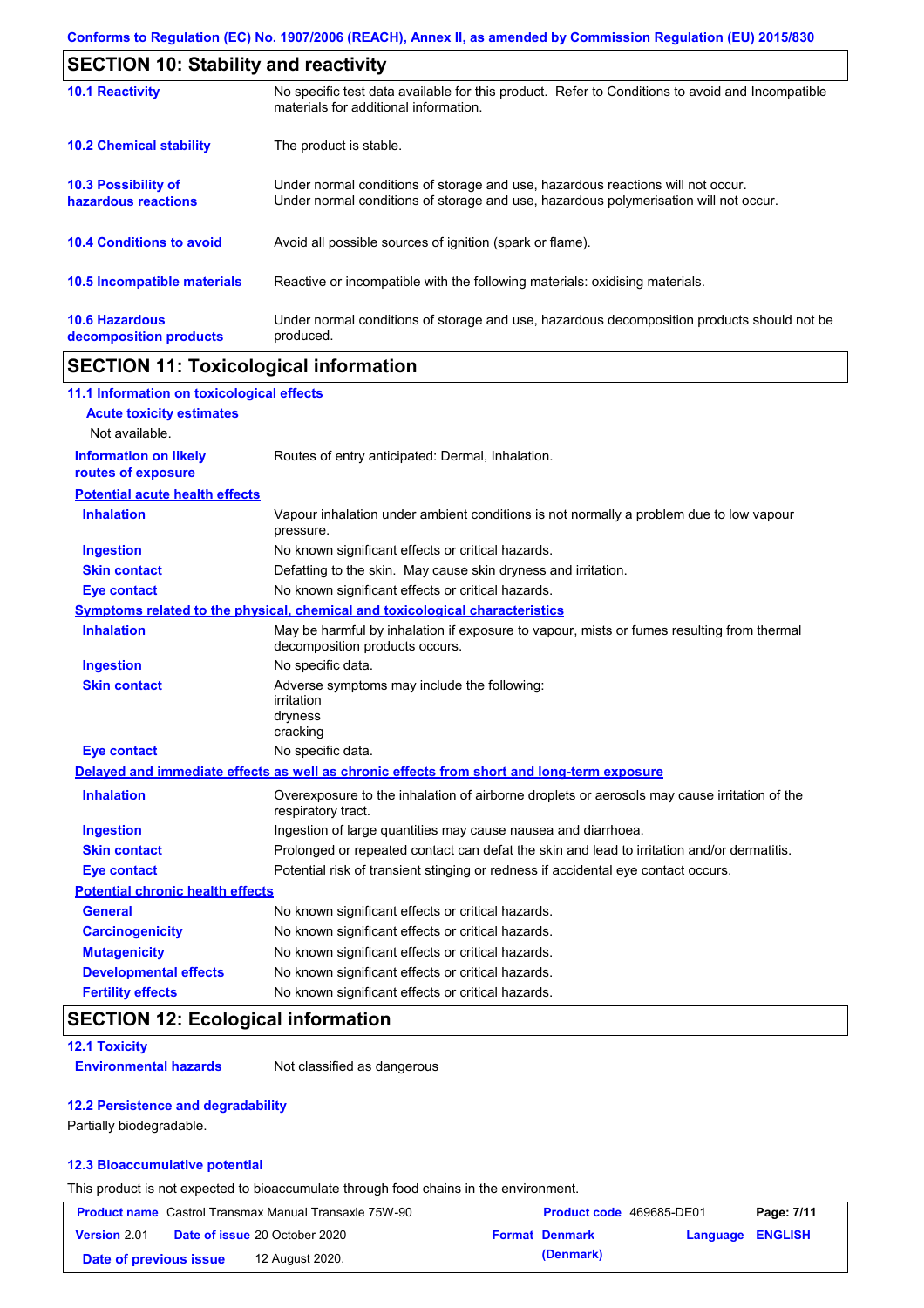### **SECTION 12: Ecological information**

| <b>12.4 Mobility in soil</b>                            |                                                                      |
|---------------------------------------------------------|----------------------------------------------------------------------|
| <b>Soil/water partition</b><br><b>coefficient (Koc)</b> | Not available.                                                       |
| <b>Mobility</b>                                         | Spillages may penetrate the soil causing ground water contamination. |

#### **12.5 Results of PBT and vPvB assessment**

Product does not meet the criteria for PBT or vPvB according to Regulation (EC) No. 1907/2006, Annex XIII.

| 12.6 Other adverse effects          |                                                                                                                           |
|-------------------------------------|---------------------------------------------------------------------------------------------------------------------------|
| <b>Other ecological information</b> | Spills may form a film on water surfaces causing physical damage to organisms. Oxygen<br>transfer could also be impaired. |
|                                     |                                                                                                                           |

### **SECTION 13: Disposal considerations**

### **13.1 Waste treatment methods**

**Product**

**Methods of disposal**

Where possible, arrange for product to be recycled. Dispose of via an authorised person/ licensed waste disposal contractor in accordance with local regulations.

**European waste catalogue (EWC) Hazardous waste** Yes.

| <b>Waste code</b> | <b>Waste designation</b>                |
|-------------------|-----------------------------------------|
| 13 02 08*         | other engine, gear and lubricating oils |

However, deviation from the intended use and/or the presence of any potential contaminants may require an alternative waste disposal code to be assigned by the end user.

#### **Packaging**

| <u>rachaying</u>             |                                                                                                                                                                                                                                         |
|------------------------------|-----------------------------------------------------------------------------------------------------------------------------------------------------------------------------------------------------------------------------------------|
| <b>Methods of disposal</b>   | Where possible, arrange for product to be recycled. Dispose of via an authorised person/<br>licensed waste disposal contractor in accordance with local regulations.                                                                    |
| <b>Special precautions</b>   | This material and its container must be disposed of in a safe way. Empty containers or liners<br>may retain some product residues. Avoid dispersal of spilt material and runoff and contact with<br>soil, waterways, drains and sewers. |
| <b>Denmark - Waste group</b> | A                                                                                                                                                                                                                                       |
| <b>References</b>            | Commission 2014/955/EU<br>Directive 2008/98/EC                                                                                                                                                                                          |

### **SECTION 14: Transport information**

|                                           | <b>ADR/RID</b> | <b>ADN</b>     | <b>IMDG</b>    | <b>IATA</b>    |
|-------------------------------------------|----------------|----------------|----------------|----------------|
| 14.1 UN number                            | Not regulated. | Not regulated. | Not regulated. | Not regulated. |
| 14.2 UN proper<br>shipping name           |                |                |                |                |
| <b>14.3 Transport</b><br>hazard class(es) |                |                |                |                |
| 14.4 Packing<br>group                     |                |                |                |                |
| 14.5<br><b>Environmental</b><br>hazards   | No.            | No.            | No.            | No.            |
| <b>Additional</b><br>information          |                |                |                |                |

**14.6 Special precautions for user**

Not available.

| <b>14.7 Transport in bulk</b><br>according to Annex II of<br><b>Marpol and the IBC Code</b> | Not available.                                               |                          |                         |            |
|---------------------------------------------------------------------------------------------|--------------------------------------------------------------|--------------------------|-------------------------|------------|
|                                                                                             | <b>Product name</b> Castrol Transmax Manual Transaxle 75W-90 | Product code 469685-DE01 |                         | Page: 8/11 |
| <b>Version 2.01</b>                                                                         | <b>Date of issue 20 October 2020</b>                         | <b>Format Denmark</b>    | <b>Language ENGLISH</b> |            |
| Date of previous issue                                                                      | 12 August 2020.                                              | (Denmark)                |                         |            |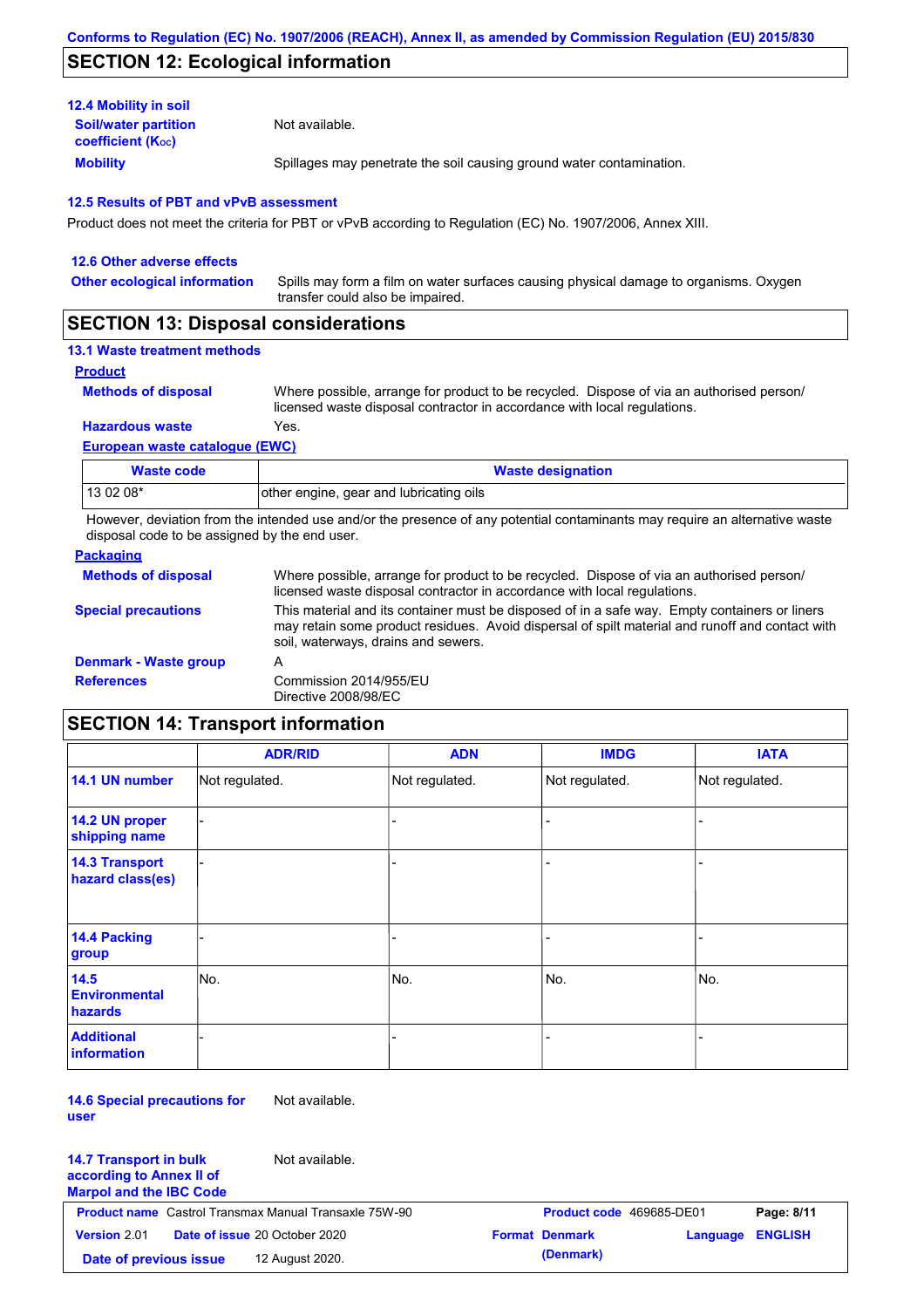## **SECTION 15: Regulatory information**

|                                                                                                                                                       | 15.1 Safety, health and environmental regulations/legislation specific for the substance or mixture                                                                                       |  |  |  |  |  |  |
|-------------------------------------------------------------------------------------------------------------------------------------------------------|-------------------------------------------------------------------------------------------------------------------------------------------------------------------------------------------|--|--|--|--|--|--|
| <b>EU Regulation (EC) No. 1907/2006 (REACH)</b>                                                                                                       |                                                                                                                                                                                           |  |  |  |  |  |  |
| <u> Annex XIV - List of substances subject to authorisation</u>                                                                                       |                                                                                                                                                                                           |  |  |  |  |  |  |
| <u>Annex XIV</u>                                                                                                                                      |                                                                                                                                                                                           |  |  |  |  |  |  |
| None of the components are listed.                                                                                                                    |                                                                                                                                                                                           |  |  |  |  |  |  |
| <b>Substances of very high concern</b>                                                                                                                |                                                                                                                                                                                           |  |  |  |  |  |  |
| None of the components are listed.                                                                                                                    |                                                                                                                                                                                           |  |  |  |  |  |  |
| <b>Other regulations</b>                                                                                                                              |                                                                                                                                                                                           |  |  |  |  |  |  |
| <b>REACH Status</b><br>The company, as identified in Section 1, sells this product in the EU in compliance with the<br>current requirements of REACH. |                                                                                                                                                                                           |  |  |  |  |  |  |
| <b>United States inventory</b><br>(TSCA 8b)                                                                                                           | All components are active or exempted.                                                                                                                                                    |  |  |  |  |  |  |
| <b>Australia inventory (AICS)</b>                                                                                                                     | All components are listed or exempted.                                                                                                                                                    |  |  |  |  |  |  |
| <b>Canada inventory</b>                                                                                                                               | All components are listed or exempted.                                                                                                                                                    |  |  |  |  |  |  |
| <b>China inventory (IECSC)</b>                                                                                                                        | All components are listed or exempted.                                                                                                                                                    |  |  |  |  |  |  |
| <b>Japan inventory (ENCS)</b>                                                                                                                         | All components are listed or exempted.                                                                                                                                                    |  |  |  |  |  |  |
| <b>Korea inventory (KECI)</b>                                                                                                                         | All components are listed or exempted.                                                                                                                                                    |  |  |  |  |  |  |
| <b>Philippines inventory</b><br>(PICCS)                                                                                                               | All components are listed or exempted.                                                                                                                                                    |  |  |  |  |  |  |
| <b>Taiwan Chemical</b><br><b>Substances Inventory</b><br>(TCSI)                                                                                       | All components are listed or exempted.                                                                                                                                                    |  |  |  |  |  |  |
| Ozone depleting substances (1005/2009/EU)<br>Not listed.                                                                                              |                                                                                                                                                                                           |  |  |  |  |  |  |
| <b>Prior Informed Consent (PIC) (649/2012/EU)</b><br>Not listed.                                                                                      |                                                                                                                                                                                           |  |  |  |  |  |  |
| <u>EU - Water framework directive - Priority substances</u><br>None of the components are listed.<br><b>Seveso Directive</b>                          |                                                                                                                                                                                           |  |  |  |  |  |  |
| This product is not controlled under the Seveso Directive.                                                                                            |                                                                                                                                                                                           |  |  |  |  |  |  |
| <b>National regulations</b>                                                                                                                           |                                                                                                                                                                                           |  |  |  |  |  |  |
| <b>List of undesirable</b><br>substances                                                                                                              | Not listed                                                                                                                                                                                |  |  |  |  |  |  |
| <b>15.2 Chemical safety</b><br>assessment                                                                                                             | A Chemical Safety Assessment has been carried out for one or more of the substances within<br>this mixture. A Chemical Safety Assessment has not been carried out for the mixture itself. |  |  |  |  |  |  |

# **SECTION 16: Other information**

| <b>Abbreviations and acronyms</b>                            | ADN = European Provisions concerning the International Carriage of Dangerous Goods by<br>Inland Waterway<br>ADR = The European Agreement concerning the International Carriage of Dangerous Goods by<br>Road<br>ATE = Acute Toxicity Estimate<br><b>BCF</b> = Bioconcentration Factor<br>CAS = Chemical Abstracts Service<br>CLP = Classification, Labelling and Packaging Regulation [Regulation (EC) No. 1272/2008]<br>CSA = Chemical Safety Assessment<br>CSR = Chemical Safety Report<br>DMEL = Derived Minimal Effect Level<br>DNEL = Derived No Effect Level<br>EINECS = European Inventory of Existing Commercial chemical Substances<br>ES = Exposure Scenario<br>EUH statement = CLP-specific Hazard statement<br>EWC = European Waste Catalogue<br>GHS = Globally Harmonized System of Classification and Labelling of Chemicals<br>IATA = International Air Transport Association<br>IBC = Intermediate Bulk Container<br>IMDG = International Maritime Dangerous Goods<br>LogPow = logarithm of the octanol/water partition coefficient |                          |                         |            |
|--------------------------------------------------------------|-----------------------------------------------------------------------------------------------------------------------------------------------------------------------------------------------------------------------------------------------------------------------------------------------------------------------------------------------------------------------------------------------------------------------------------------------------------------------------------------------------------------------------------------------------------------------------------------------------------------------------------------------------------------------------------------------------------------------------------------------------------------------------------------------------------------------------------------------------------------------------------------------------------------------------------------------------------------------------------------------------------------------------------------------------|--------------------------|-------------------------|------------|
| <b>Product name</b> Castrol Transmax Manual Transaxle 75W-90 |                                                                                                                                                                                                                                                                                                                                                                                                                                                                                                                                                                                                                                                                                                                                                                                                                                                                                                                                                                                                                                                     | Product code 469685-DE01 |                         | Page: 9/11 |
| <b>Version 2.01</b><br>Date of issue 20 October 2020         |                                                                                                                                                                                                                                                                                                                                                                                                                                                                                                                                                                                                                                                                                                                                                                                                                                                                                                                                                                                                                                                     | <b>Format Denmark</b>    | <b>Language ENGLISH</b> |            |

**Date of previous issue (Denmark)** 12 August 2020.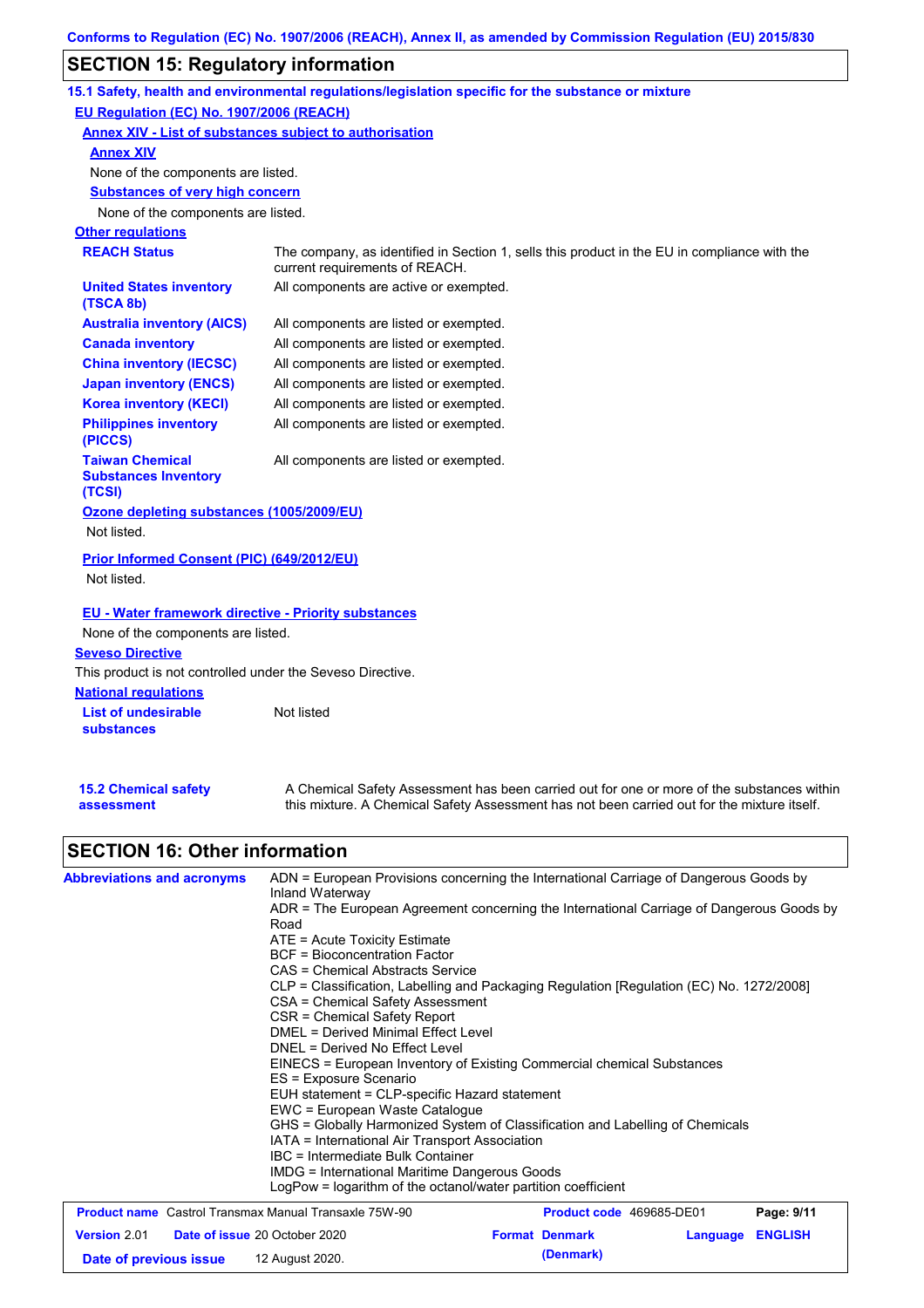### **SECTION 16: Other information**

MARPOL = International Convention for the Prevention of Pollution From Ships, 1973 as modified by the Protocol of 1978. ("Marpol" = marine pollution) OECD = Organisation for Economic Co-operation and Development PBT = Persistent, Bioaccumulative and Toxic PNEC = Predicted No Effect Concentration REACH = Registration, Evaluation, Authorisation and Restriction of Chemicals Regulation [Regulation (EC) No. 1907/2006] RID = The Regulations concerning the International Carriage of Dangerous Goods by Rail RRN = REACH Registration Number SADT = Self-Accelerating Decomposition Temperature SVHC = Substances of Very High Concern STOT-RE = Specific Target Organ Toxicity - Repeated Exposure STOT-SE = Specific Target Organ Toxicity - Single Exposure TWA = Time weighted average UN = United Nations UVCB = Complex hydrocarbon substance VOC = Volatile Organic Compound vPvB = Very Persistent and Very Bioaccumulative Varies = may contain one or more of the following 64741-88-4 / RRN 01-2119488706-23, 64741-89-5 / RRN 01-2119487067-30, 64741-95-3 / RRN 01-2119487081-40, 64741-96-4/ RRN 01-2119483621-38, 64742-01-4 / RRN 01-2119488707-21, 64742-44-5 / RRN 01-2119985177-24, 64742-45-6, 64742-52-5 / RRN 01-2119467170-45, 64742-53-6 / RRN 01-2119480375-34, 64742-54-7 / RRN 01-2119484627-25, 64742-55-8 / RRN 01-2119487077-29, 64742-56-9 / RRN 01-2119480132-48, 64742-57-0 / RRN 01-2119489287-22, 64742-58-1, 64742-62-7 / RRN 01-2119480472-38, 64742-63-8, 64742-65-0 / RRN 01-2119471299-27, 64742-70-7 / RRN 01-2119487080-42, 72623-85-9 / RRN 01-2119555262-43, 72623-86-0 / RRN 01-2119474878-16, 72623-87-1 / RRN 01-2119474889-13

**Procedure used to derive the classification according to Regulation (EC) No. 1272/2008 [CLP/GHS]**

| <b>Classification</b>                                                           |                            | <b>Justification</b> |                                               |  |  |  |
|---------------------------------------------------------------------------------|----------------------------|----------------------|-----------------------------------------------|--|--|--|
| Not classified.                                                                 |                            |                      |                                               |  |  |  |
| <b>Full text of abbreviated H</b><br><b>statements</b>                          | H <sub>304</sub>           |                      | May be fatal if swallowed and enters airways. |  |  |  |
| <b>Full text of classifications</b><br>[CLP/GHS]                                | Asp. Tox. 1, H304          |                      | <b>ASPIRATION HAZARD - Category 1</b>         |  |  |  |
| <b>History</b>                                                                  |                            |                      |                                               |  |  |  |
| Date of issue/Date of<br>revision                                               | 20/10/2020.                |                      |                                               |  |  |  |
| Date of previous issue                                                          | 12/08/2020.                |                      |                                               |  |  |  |
| <b>Prepared by</b>                                                              | <b>Product Stewardship</b> |                      |                                               |  |  |  |
| $\nabla$ Indicates information that has changed from previously issued version. |                            |                      |                                               |  |  |  |

#### **Notice to reader**

All reasonably practicable steps have been taken to ensure this data sheet and the health, safety and environmental information contained in it is accurate as of the date specified below. No warranty or representation, express or implied is made as to the accuracy or completeness of the data and information in this data sheet.

The data and advice given apply when the product is sold for the stated application or applications. You should not use the product other than for the stated application or applications without seeking advice from BP Group.

It is the user's obligation to evaluate and use this product safely and to comply with all applicable laws and regulations. The BP Group shall not be responsible for any damage or injury resulting from use, other than the stated product use of the material, from any failure to adhere to recommendations, or from any hazards inherent in the nature of the material. Purchasers of the product for supply to a third party for use at work, have a duty to take all necessary steps to ensure that any person handling or using the product is provided with the information in this sheet. Employers have a duty to tell employees and others who may be affected of any hazards described in this sheet and of any precautions that should be taken. You can contact the BP Group to ensure that this document is the most current available. Alteration of this document is strictly prohibited.

| <b>Product name</b> Castrol Transmax Manual Transaxle 75W-90 |  | <b>Product code</b> 469685-DE01      |  | Page: 10/11           |                         |  |
|--------------------------------------------------------------|--|--------------------------------------|--|-----------------------|-------------------------|--|
| <b>Version 2.01</b>                                          |  | <b>Date of issue 20 October 2020</b> |  | <b>Format Denmark</b> | <b>Language ENGLISH</b> |  |
| Date of previous issue                                       |  | 12 August 2020.                      |  | (Denmark)             |                         |  |